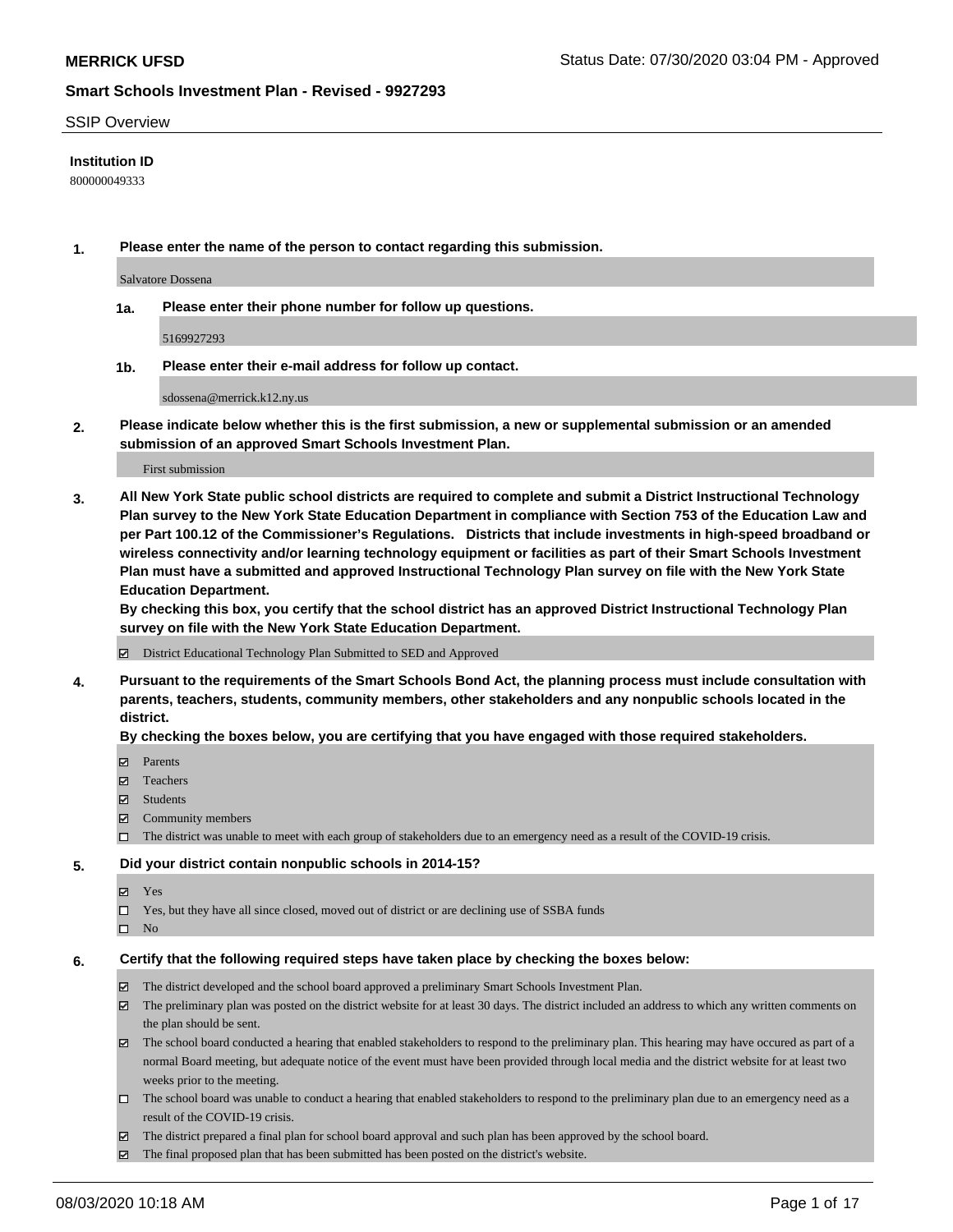## SSIP Overview

**6a. Please upload the proposed Smart Schools Investment Plan (SSIP) that was posted on the district's website, along with any supporting materials. Note that this should be different than your recently submitted Educational Technology Survey. The Final SSIP, as approved by the School Board, should also be posted on the website and remain there during the course of the projects contained therein.**

Smart Schools Bond 9.07.18.docx

**6b. Enter the webpage address where the final Smart Schools Investment Plan is posted. The Plan should remain posted for the life of the included projects.**

http://merrick.syntaxny.com/Assets/Parent\_Documents/112019\_Smart\_Schools\_Bond\_90718.pdf

**7. Please enter an estimate of the total number of students and staff that will benefit from this Smart Schools Investment Plan based on the cumulative projects submitted to date.**

1,800

**8. An LEA/School District may partner with one or more other LEA/School Districts to form a consortium to pool Smart Schools Bond Act funds for a project that meets all other Smart School Bond Act requirements. Each school district participating in the consortium will need to file an approved Smart Schools Investment Plan for the project and submit a signed Memorandum of Understanding that sets forth the details of the consortium including the roles of each respective district.**

 $\Box$  The district plans to participate in a consortium to partner with other school district(s) to implement a Smart Schools project.

## **9. Please enter the name and 6-digit SED Code for each LEA/School District participating in the Consortium.**

| Partner LEA/District | <b>ISED BEDS Code</b> |
|----------------------|-----------------------|
| (No Response)        | (No Response)         |

## **10. Please upload a signed Memorandum of Understanding with all of the participating Consortium partners.**

(No Response)

**11. Your district's Smart Schools Bond Act Allocation is:**

\$643,422

#### **12. Final 2014-15 BEDS Enrollment to calculate Nonpublic Sharing Requirement**

|            | Public Enrollment | Nonpublic Enrollment | <b>Total Enrollment</b> | I Nonpublic Percentage              |
|------------|-------------------|----------------------|-------------------------|-------------------------------------|
| Enrollment | .482              | 58                   | .540.00                 | 77<br>$\mathsf{U} \cdot \mathsf{I}$ |

**13. This table compares each category budget total, as entered in that category's page, to the total expenditures listed in the category's expenditure table. Any discrepancies between the two must be resolved before submission.**

|                                          | Sub-Allocations | <b>Expenditure Totals</b> | <b>Difference</b> |
|------------------------------------------|-----------------|---------------------------|-------------------|
| <b>School Connectivity</b>               | 422,338.00      | 422,338.00                | 0.00              |
| Connectivity Projects for<br>Communities | 0.00            | 0.00                      | 0.00              |
| Classroom Technology                     | 206,584.00      | 206,584.00                | 0.00              |
| Pre-Kindergarten Classrooms              | 0.00            | 0.00                      | 0.00              |
| Replace Transportable<br>Classrooms      | 0.00            | 0.00                      | 0.00              |
| <b>High-Tech Security Features</b>       | 0.00            | 0.00                      | 0.00              |
| Nonpublic Loan                           | 14,323.50       | 14,323.50                 | $-0.00$           |
| Totals:                                  |                 |                           |                   |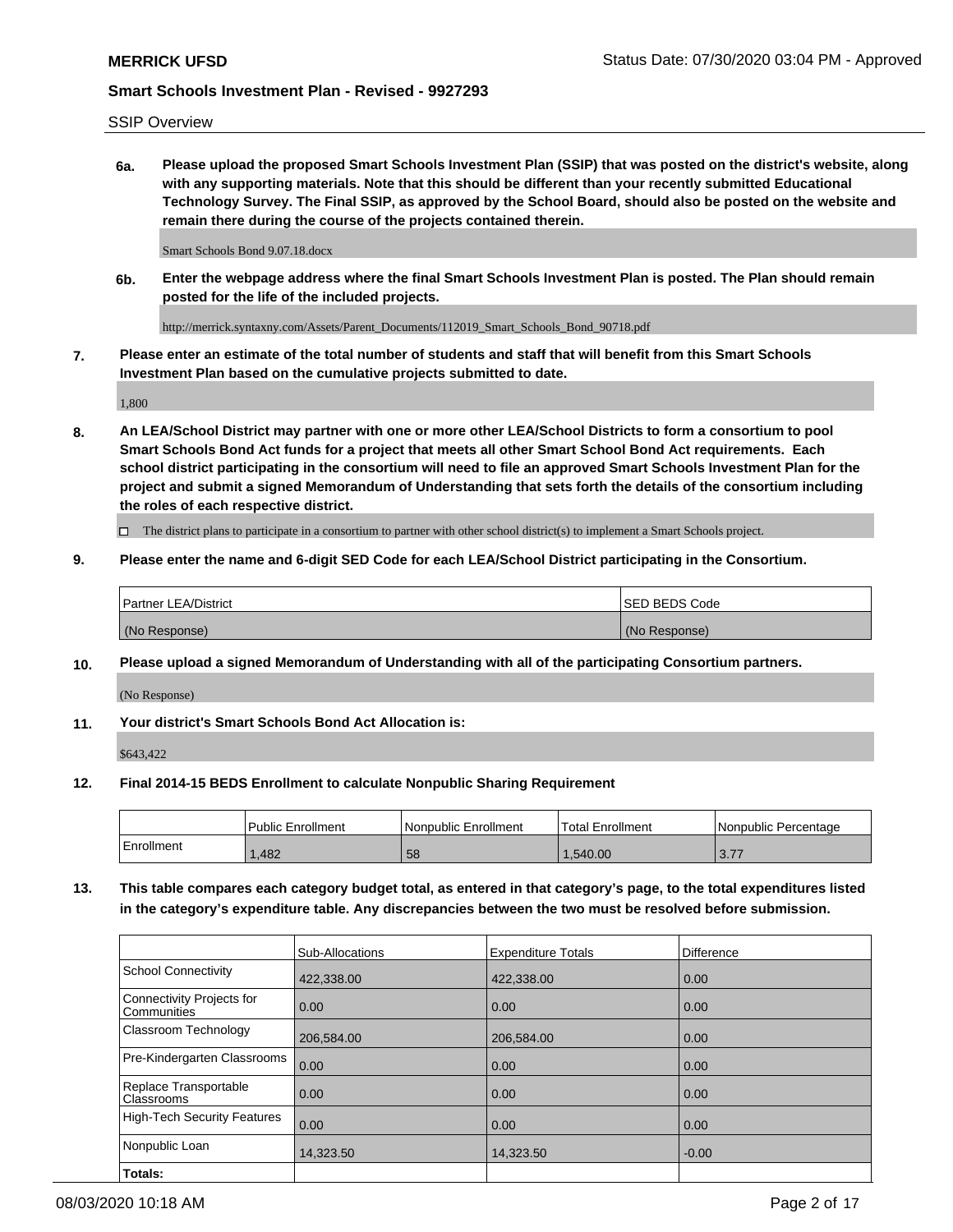SSIP Overview

| 643,245         | 643,246              | -0         |
|-----------------|----------------------|------------|
| Sub-Allocations | l Expenditure Totals | Difference |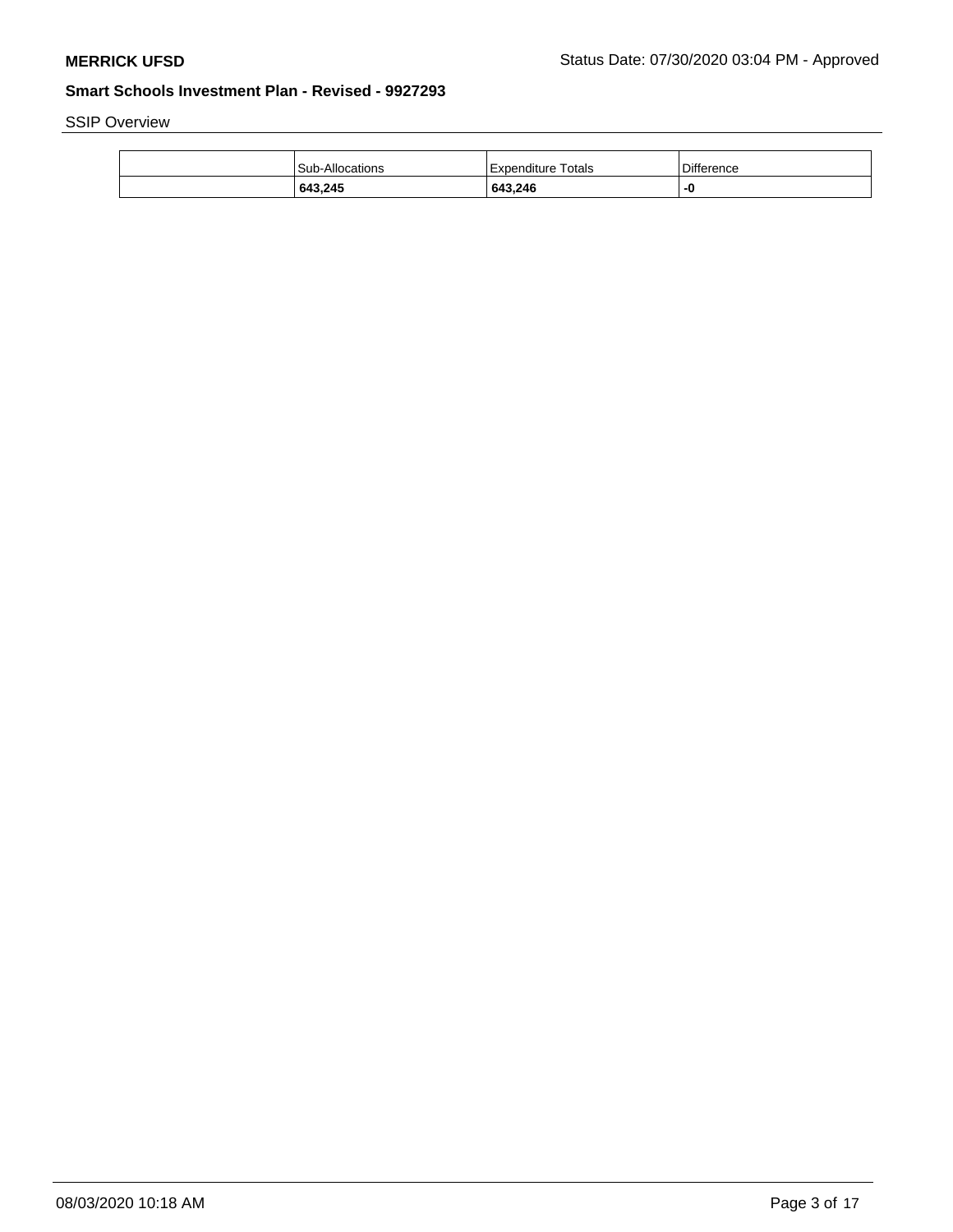School Connectivity

- **1. In order for students and faculty to receive the maximum benefit from the technology made available under the Smart Schools Bond Act, their school buildings must possess sufficient connectivity infrastructure to ensure that devices can be used during the school day. Smart Schools Investment Plans must demonstrate that:**
	- **• sufficient infrastructure that meets the Federal Communications Commission's 100 Mbps per 1,000 students standard currently exists in the buildings where new devices will be deployed, or**
	- **• is a planned use of a portion of Smart Schools Bond Act funds, or**
	- **• is under development through another funding source.**

**Smart Schools Bond Act funds used for technology infrastructure or classroom technology investments must increase the number of school buildings that meet or exceed the minimum speed standard of 100 Mbps per 1,000 students and staff within 12 months. This standard may be met on either a contracted 24/7 firm service or a "burstable" capability. If the standard is met under the burstable criteria, it must be:**

**1. Specifically codified in a service contract with a provider, and**

**2. Guaranteed to be available to all students and devices as needed, particularly during periods of high demand, such as computer-based testing (CBT) periods.**

# **Please describe how your district already meets or is planning to meet this standard within 12 months of plan submission.**

Our current network infrastructure is limiting our expansion into educational technology due to insufficient wireless drops, lack of back-up capacity, and the need for updated wiring. We plan on using the smart bond money to secure reliable and fast connectivity to all current and future mobile devices used in the classroom. We currently bring in 150mps of bandwidth into our buildings, however, our ability and infrastructure to internally distribute this level of bandwidth needs to be upgraded.

- **1a. If a district believes that it will be impossible to meet this standard within 12 months, it may apply for a waiver of this requirement, as described on the Smart Schools website. The waiver must be filed and approved by SED prior to submitting this survey.**
	- $\Box$  By checking this box, you are certifying that the school district has an approved waiver of this requirement on file with the New York State Education Department.
- **2. Connectivity Speed Calculator (Required). If the district currently meets the required speed, enter "Currently Met" in the last box: Expected Date When Required Speed Will be Met.**

|                         | l Number of     | Required Speed | Current Speed in | <b>Expected Speed</b> | Expected Date                        |
|-------------------------|-----------------|----------------|------------------|-----------------------|--------------------------------------|
|                         | <b>Students</b> | 'in Mbps       | <b>Mbps</b>      | to be Attained        | When Required                        |
|                         |                 |                |                  |                       | Within 12 Months 1Speed Will be Met1 |
| <b>Calculated Speed</b> | 1.492           | 149.20         | 150              | (No Response)         | <b>Currently Met</b>                 |

# **3. Describe how you intend to use Smart Schools Bond Act funds for high-speed broadband and/or wireless connectivity projects in school buildings.**

#### **Goal:** Upgrade Wireless Infrastructure

**Rationale:** The current wireless infrastructure allows for coverage throughout the district, however, does not account for device density. At times of high usage (video streaming, computer-based testing for NYSED and teacher accountability) connectivity is inconsistent. In larger spaces such as multi-purpose rooms, cafeterias, and auditoriums, coverage is uneven, particularly during times when the room approaches capacity. As students and teachers rely on wireless devices in the classroom, our infrastructure must grow with it.

### **Goal:** Expand Network Infrastructure

Rationale: New hardware switches are required to provide increased network capacity for the district servers. Updated servers are necessary to run V-Center, V-Sphere, and VM ware to increase productivity within our server infrastructure. Replacement of network storage units is necessary to house home directories. We need to incorporate extra POE ports that would be required for the districts security initiative. POE (power over Ethernet) ports provide power to devices such as cameras, access points, and phones, as well as data communication. Due to this increase in POE (Power over Ethernet) demand, there is currently a need to add additional POE switches.

**Goal:** Expand current VMware Server virtualization

**Rationale:** Our current servers are nearing the end of their effectiveness. Increasing the districts VM ware to virtually manage district-wide servers is cost effective and provides the District with flexibility and redundancy.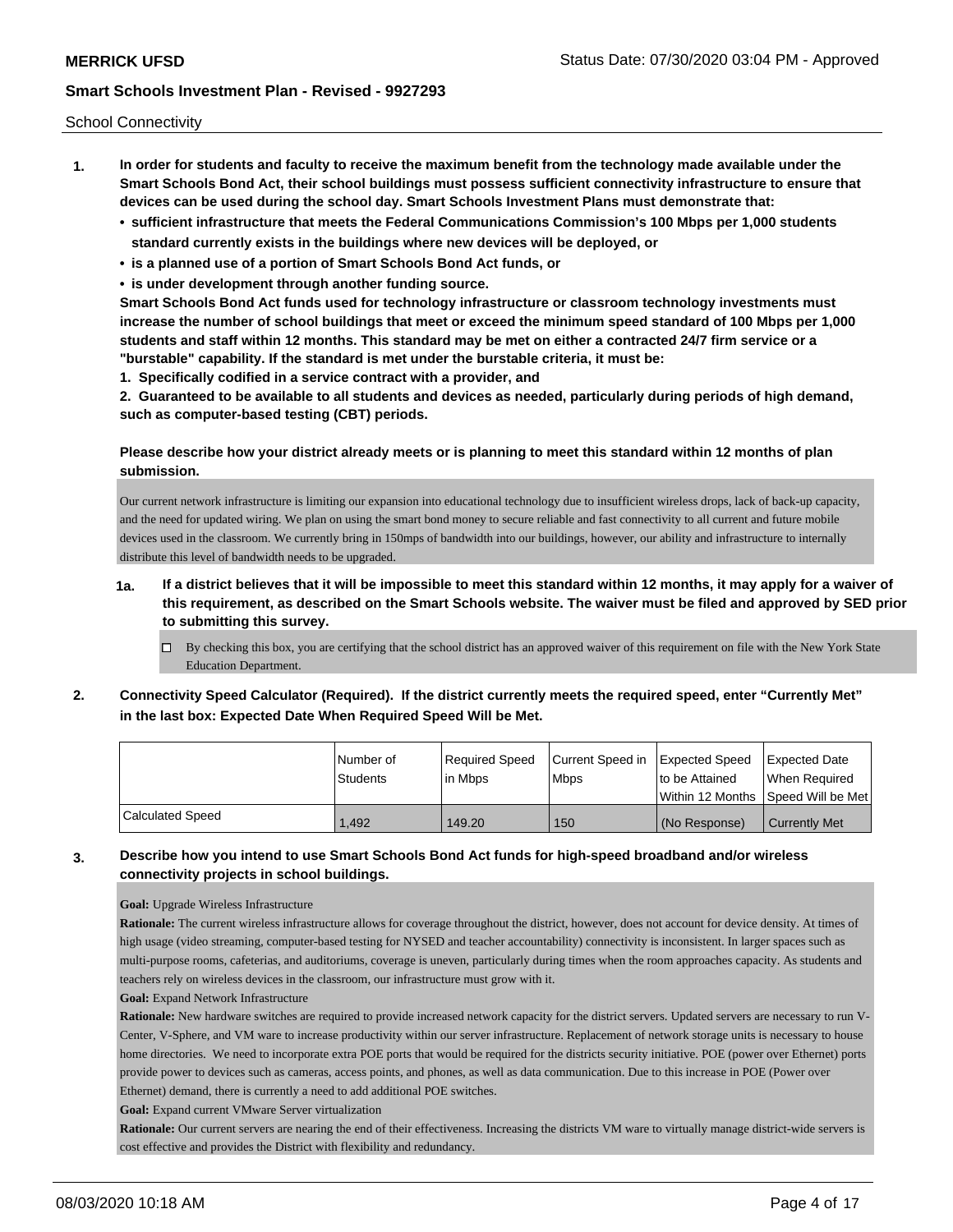School Connectivity

**4. Describe the linkage between the district's District Instructional Technology Plan and how the proposed projects will improve teaching and learning. (There should be a link between your response to this question and your responses to Question 1 in Section IV - NYSED Initiatives Alignment: "Explain how the district use of instructional technology will serve as a part of a comprehensive and sustained effort to support rigorous academic standards attainment and performance improvement for students."** 

## **Your answer should also align with your answers to the questions in Section II - Strategic Technology Planning and the associated Action Steps in Section III - Action Plan.)**

Our technology plan is based on the conviction that technology use needs to be grounded in a particular vision of teaching and learning. We envision an environment that provides equitable access and security while supporting a range of learning that prepares students to be lifelong learners, the plan assures that the school environment offers students opportunities to:

- Pursue authentic, self-directed inquiry
- Develop the technological and information literacy that is necessary for the information age
- Learn and express their understanding through a range of technologies and media
- Participate in a global classroom, tapping into vast electronic resources

Engage in authentic communication, both within and beyond the walls of the classroom. It envisions learners who can, not only skillfully use

technology but also think critically about its use and its ability to help them address real-life problems Our students will understand the larger social

and ethical issues surrounding technology use and will assume responsibility as informed citizens in the information age.

In order to realize this vision, technology must be infused into the daily functions of our classrooms and instructional program. This requires

infrastructure, hardware, and software make electronic and non-print resources accessible to students and teachers at the classroom level, as well as in computer labs and libraries.

**5. If the district wishes to have students and staff access the Internet from wireless devices within the school building, or in close proximity to it, it must first ensure that it has a robust Wi-Fi network in place that has sufficient bandwidth to meet user demand.**

#### **Please describe how you have quantified this demand and how you plan to meet this demand.**

During the 2019-2020 school year, 1500 students, district-wide will have access to a 1:1 wireless device (iPad or Laptop). In addition, 200 staff members have access to a wireless laptop. We have currently increased our bandwidth, however, in the future, we will need updated infrastructure, such as new wireless drop points and updated cabling.

**6. Smart Schools plans with any expenditures in the School Connectivity category require a project number from the Office of Facilities Planning. Districts must submit an SSBA LOI and receive project numbers prior to submitting the SSIP. As indicated on the LOI, some projects may be eligible for a streamlined review and will not require a building permit.**

**Please indicate on a separate row each project number given to you by the Office of Facilities Planning.**

| <b>Project Number</b> |  |  |
|-----------------------|--|--|
| 28-02-25-02-7-999-BA1 |  |  |

**7. Certain high-tech security and connectivity infrastructure projects may be eligible for an expedited review process as determined by the Office of Facilities Planning.**

#### **Was your project deemed eligible for streamlined review?**

Yes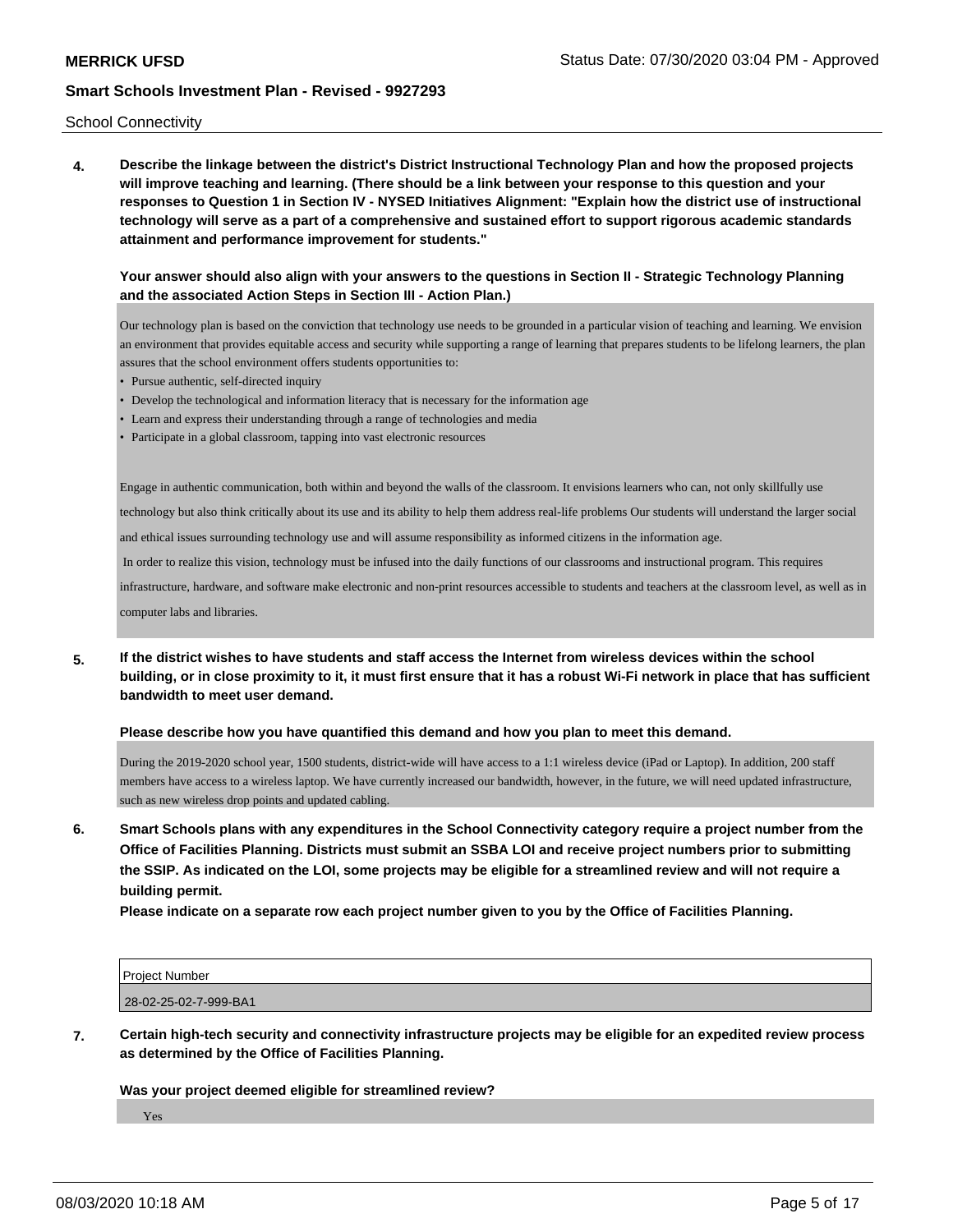School Connectivity

**7a. Districts that choose the Streamlined Review Process will be required to certify that they have reviewed all installations with their licensed architect or engineer of record and provide that person's name and license number. The licensed professional must review the products and proposed method of installation prior to implementation and review the work during and after completion in order to affirm that the work was codecompliant, if requested.**

 $\boxtimes$  I certify that I have reviewed all installations with a licensed architect or engineer of record.

**8. Include the name and license number of the architect or engineer of record.**

| Name                        | License Number |
|-----------------------------|----------------|
| Burton Behrendt Smith (BBS) | 16514          |

### **9. Public Expenditures – Loanable (Counts toward the nonpublic loan calculation)**

| Select the allowable expenditure type.      | <b>PUBLIC</b> Items to be     | Quantity | Cost Per Item | <b>Total Cost</b> |
|---------------------------------------------|-------------------------------|----------|---------------|-------------------|
| Repeat to add another item under each type. | l Purchased                   |          |               |                   |
| Network/Access Costs                        | <b>Wireless Access Points</b> | 149      | 150.00        | 22,350.00         |
| Network/Access Costs                        | <b>POE Switches</b>           |          | 21,000.00     | 21,000.00         |
| Network/Access Costs                        | <b>Servers</b>                |          | 58,028.00     | 116,056.00        |
|                                             |                               | 152      | 79.178.00     | 159,406           |

### **10. Public Expenditures – Non-Loanable (Does not count toward nonpublic loan calculation)**

| Select the allowable expenditure | <b>PUBLIC</b> Items to be purchased   | Quantity | Cost per Item | <b>Total Cost</b> |
|----------------------------------|---------------------------------------|----------|---------------|-------------------|
| type.                            |                                       |          |               |                   |
| Repeat to add another item under |                                       |          |               |                   |
| each type.                       |                                       |          |               |                   |
| <b>Connections/Components</b>    | Replace all wiring with CAT 6A wiring |          | 262.932.00    | 262,932.00        |
|                                  |                                       |          | 262.932.00    | 262.932           |

### **11. Final 2014-15 BEDS Enrollment to calculate Nonpublic Sharing Requirement (no changes allowed.)**

|            | Public Enrollment | l Nonpublic Enrollment | Total Enrollment | l Nonpublic Percentage |
|------------|-------------------|------------------------|------------------|------------------------|
| Enrollment | 1,482             | 58                     | .540.00          | 27<br>0.11             |

#### **12. Total Public Budget - Loanable (Counts toward the nonpublic loan calculation)**

|                                                  | Public Allocations | Estimated Nonpublic Loan<br>Amount | <b>Estimated Total Sub-Allocations</b> |
|--------------------------------------------------|--------------------|------------------------------------|----------------------------------------|
| Network/Access Costs                             | 159,406.00         | 6,238.56                           | 165,644.56                             |
| School Internal Connections and   <br>Components | (No Response)      | 0.00                               | 0.00                                   |
| <b>Other</b>                                     | (No Response)      | 0.00                               | 0.00                                   |
| Totals:                                          | 159,406.00         | 6,239                              | 165.645                                |

## **13. Total Public Budget – Non-Loanable (Does not count toward the nonpublic loan calculation)**

|                      | Sub-       |
|----------------------|------------|
|                      | Allocation |
| Network/Access Costs |            |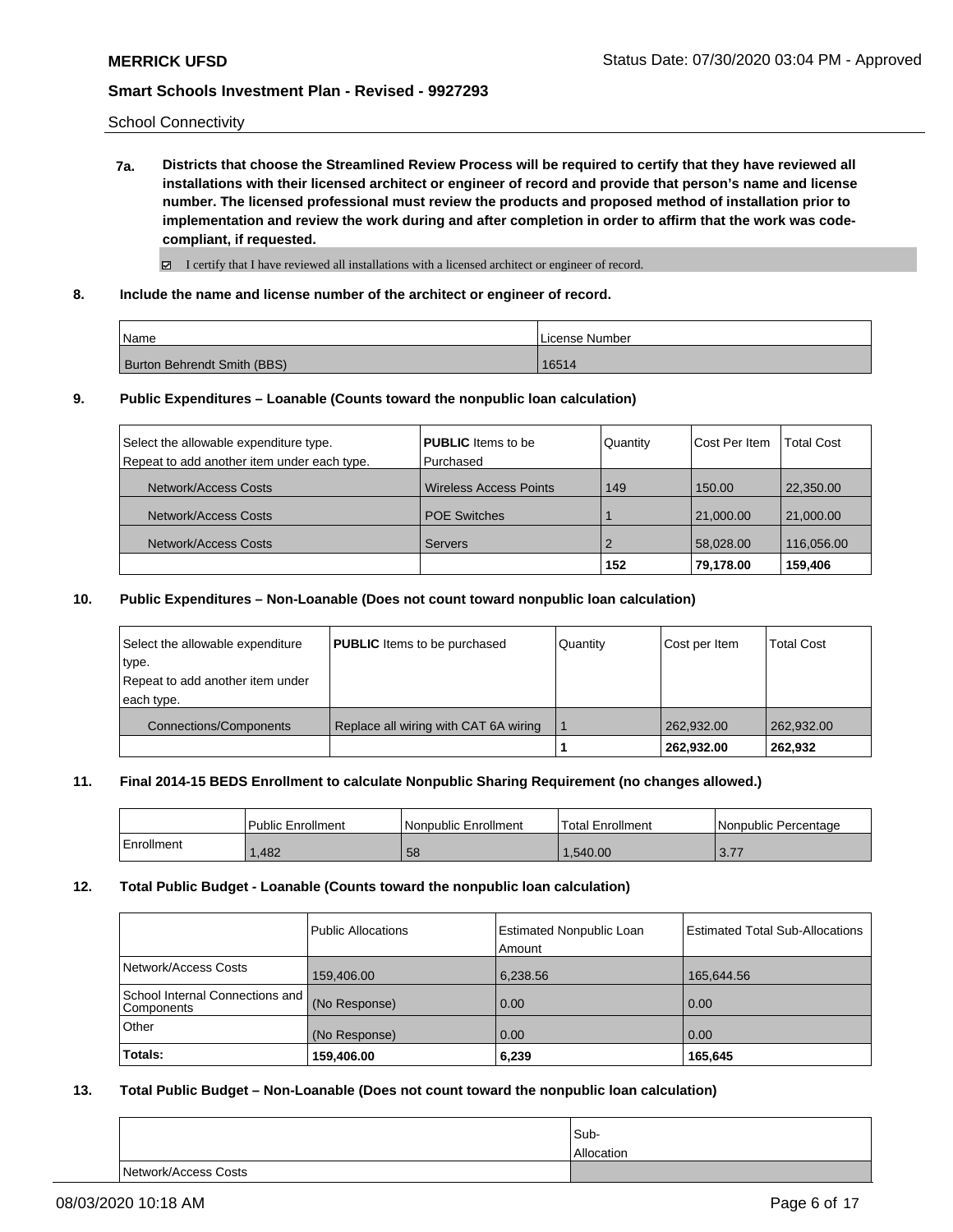School Connectivity

|                                            | Sub-<br><b>Allocation</b> |
|--------------------------------------------|---------------------------|
|                                            | (No Response)             |
| <b>Outside Plant Costs</b>                 | (No Response)             |
| School Internal Connections and Components | 262,932.00                |
| <b>Professional Services</b>               | (No Response)             |
| Testing                                    | (No Response)             |
| <b>Other Upfront Costs</b>                 | (No Response)             |
| <b>Other Costs</b>                         | (No Response)             |
| Totals:                                    | 262,932.00                |

# **14. School Connectivity Totals**

|                          | Total Sub-Allocations |
|--------------------------|-----------------------|
| Total Loanable Items     | 165,644.56            |
| Total Non-loanable Items | 262,932.00            |
| <b>Totals:</b>           | 428,577               |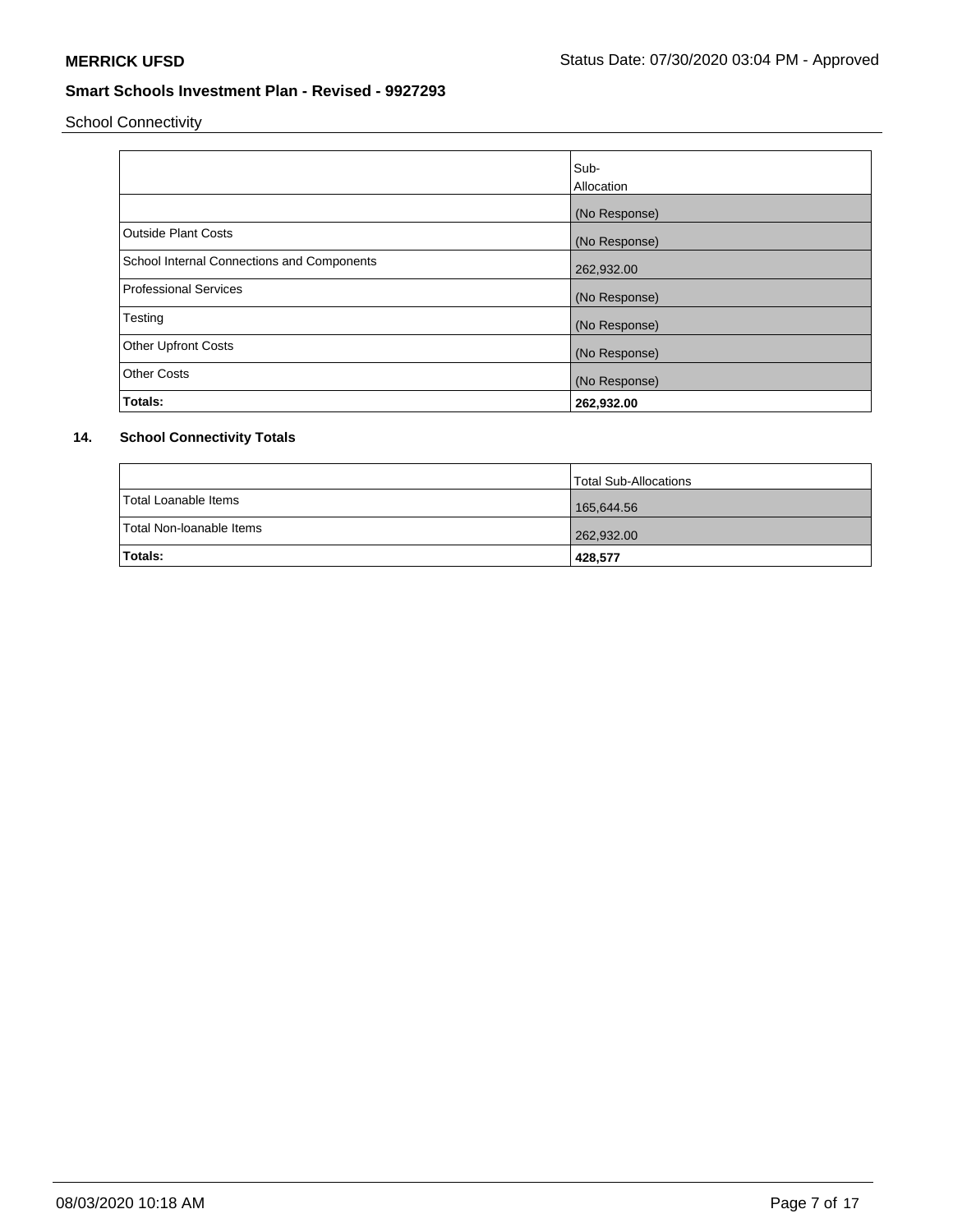Community Connectivity (Broadband and Wireless)

**1. Describe how you intend to use Smart Schools Bond Act funds for high-speed broadband and/or wireless connectivity projects in the community.**

(No Response)

**2. Please describe how the proposed project(s) will promote student achievement and increase student and/or staff access to the Internet in a manner that enhances student learning and/or instruction outside of the school day and/or school building.**

(No Response)

**3. Community connectivity projects must comply with all the necessary local building codes and regulations (building and related permits are not required prior to plan submission).**

 $\Box$  I certify that we will comply with all the necessary local building codes and regulations.

**4. Please describe the physical location of the proposed investment.**

(No Response)

**5. Please provide the initial list of partners participating in the Community Connectivity Broadband Project, along with their Federal Tax Identification (Employer Identification) number.**

| <b>Project Partners</b> | l Federal ID # |
|-------------------------|----------------|
| (No Response)           | (No Response)  |

**6. Please detail the type, quantity, per unit cost and total cost of the eligible items under each sub-category.**

| Select the allowable expenditure | Item to be purchased | Quantity      | Cost per Item | <b>Total Cost</b> |
|----------------------------------|----------------------|---------------|---------------|-------------------|
| type.                            |                      |               |               |                   |
| Repeat to add another item under |                      |               |               |                   |
| each type.                       |                      |               |               |                   |
| (No Response)                    | (No Response)        | (No Response) | (No Response) | 0.00              |
|                                  |                      | o             | 0.00          |                   |

**7. If you are submitting an allocation for Community Connectivity, complete this table.**

**Note that the calculated Total at the bottom of the table must equal the Total allocation for this category that you entered in the SSIP Overview overall budget.**

|                                    | Sub-Allocation |
|------------------------------------|----------------|
| Network/Access Costs               | (No Response)  |
| Outside Plant Costs                | (No Response)  |
| <b>Tower Costs</b>                 | (No Response)  |
| <b>Customer Premises Equipment</b> | (No Response)  |
| <b>Professional Services</b>       | (No Response)  |
| Testing                            | (No Response)  |
| <b>Other Upfront Costs</b>         | (No Response)  |
| <b>Other Costs</b>                 | (No Response)  |
| Totals:                            | 0.00           |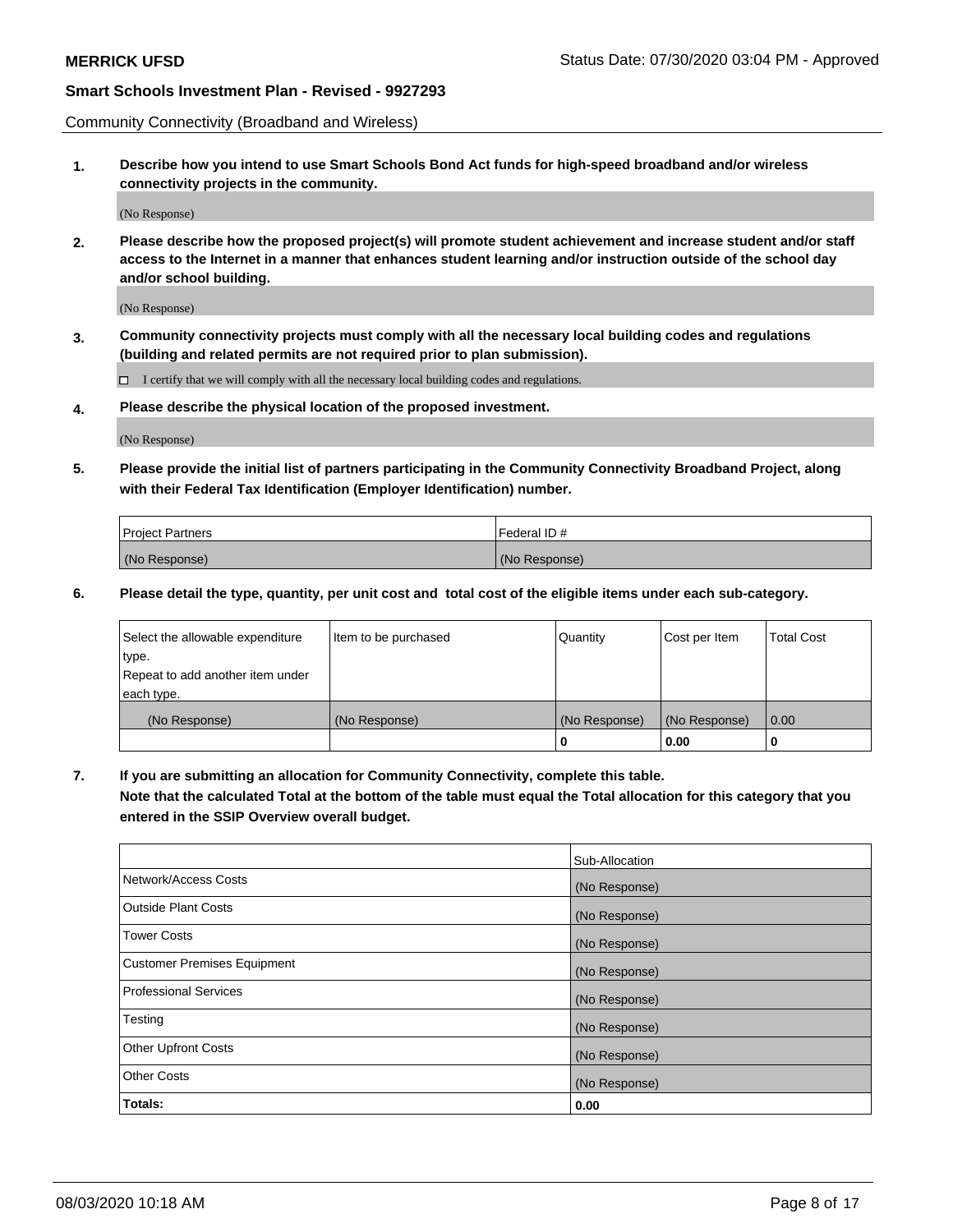## Classroom Learning Technology

**1. In order for students and faculty to receive the maximum benefit from the technology made available under the Smart Schools Bond Act, their school buildings must possess sufficient connectivity infrastructure to ensure that devices can be used during the school day. Smart Schools Investment Plans must demonstrate that sufficient infrastructure that meets the Federal Communications Commission's 100 Mbps per 1,000 students standard currently exists in the buildings where new devices will be deployed, or is a planned use of a portion of Smart Schools Bond Act funds, or is under development through another funding source. Smart Schools Bond Act funds used for technology infrastructure or classroom technology investments must increase the number of school buildings that meet or exceed the minimum speed standard of 100 Mbps per 1,000 students and staff within 12 months. This standard may be met on either a contracted 24/7 firm service or a "burstable" capability. If the standard is met under the burstable criteria, it must be:**

**1. Specifically codified in a service contract with a provider, and**

**2. Guaranteed to be available to all students and devices as needed, particularly during periods of high demand, such as computer-based testing (CBT) periods.**

**Please describe how your district already meets or is planning to meet this standard within 12 months of plan submission.**

Our current network infrastructure is limiting our expansion into educational technology due to insufficient wireless drops, lack of back-up capacity, and the need for updated wiring. We plan on using the smart bond money to secure reliable and fast connectivity to all current and future mobile devices used in the classroom. We currently bring in 150mps of bandwidth into our buildings, however, our ability and infrastructure to internally distribute this level of bandwidth needs to be upgraded.

- **1a. If a district believes that it will be impossible to meet this standard within 12 months, it may apply for a waiver of this requirement, as described on the Smart Schools website. The waiver must be filed and approved by SED prior to submitting this survey.**
	- By checking this box, you are certifying that the school district has an approved waiver of this requirement on file with the New York State Education Department.
- **2. Connectivity Speed Calculator (Required). If the district currently meets the required speed, enter "Currently Met" in the last box: Expected Date When Required Speed Will be Met.**

|                  | l Number of<br>Students | Reauired Speed<br>l in Mbps | Current Speed in Expected Speed<br><b>Mbps</b> | to be Attained | <b>Expected Date</b><br>When Required   |
|------------------|-------------------------|-----------------------------|------------------------------------------------|----------------|-----------------------------------------|
|                  |                         |                             |                                                |                | l Within 12 Months ISpeed Will be Met l |
| Calculated Speed | 1.492                   | 149.20                      | 150                                            | (No Response)  | currently met                           |

**3. If the district wishes to have students and staff access the Internet from wireless devices within the school building, or in close proximity to it, it must first ensure that it has a robust Wi-Fi network in place that has sufficient bandwidth to meet user demand.**

**Please describe how you have quantified this demand and how you plan to meet this demand.**

During the 2019-2020 school year, 1500 students, district-wide will have access to a 1:1 wireless device (iPad or Laptop). In addition, 200 staff members have access to a wireless laptop. We have currently increased our bandwidth, however, in the future, we will need updated infrastructure, such as new wireless drop points and updated cabling.

**4. All New York State public school districts are required to complete and submit an Instructional Technology Plan survey to the New York State Education Department in compliance with Section 753 of the Education Law and per Part 100.12 of the Commissioner's Regulations.**

**Districts that include educational technology purchases as part of their Smart Schools Investment Plan must have a submitted and approved Instructional Technology Plan survey on file with the New York State Education Department.**

 $\boxtimes$  By checking this box, you are certifying that the school district has an approved Instructional Technology Plan survey on file with the New York State Education Department.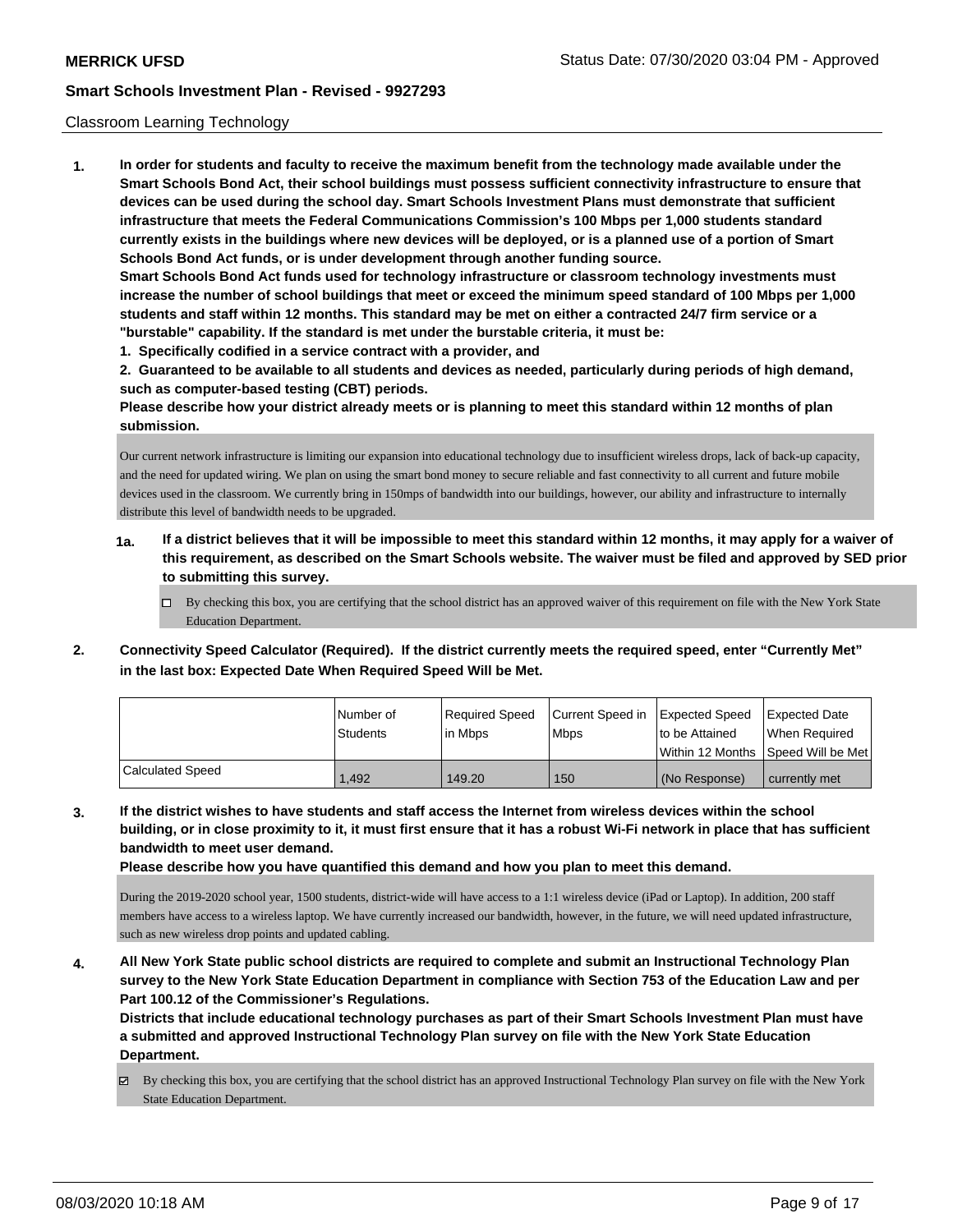## Classroom Learning Technology

# **5. Describe the devices you intend to purchase and their compatibility with existing or planned platforms or systems. Specifically address the adequacy of each facility's electrical, HVAC and other infrastructure necessary to install and support the operation of the planned technology.**

The Merrick UFSD anticipate utilizing a portion of the Smart School Bond Act allocation to purchase SMART Board 6065 interactive flat panels with iQ and SMART Learning Suites. We currently have a district-wide plan to replace older versions of SMART Board technology as they are no longer functional. Each instructional space in the school district has an interactive whiteboard for teacher and student use. The facilities' electrical capacity was improved during the initial purchase of our SMART technology. Floor Stand for each interactive flat panel will be purchased to support the installation needs as well as the flexibility for installation within each classroom. Facilities electrical upgrades to allow for an increased number of devices, HVAC in all instructional areas as well as in necessary technology closets, and infrastructure upgrade including abatement of walls and floors for future installations were completed during the summer of 2019.

## **6. Describe how the proposed technology purchases will:**

- **> enhance differentiated instruction;**
- **> expand student learning inside and outside the classroom;**
- **> benefit students with disabilities and English language learners; and**
- **> contribute to the reduction of other learning gaps that have been identified within the district.**

**The expectation is that districts will place a priority on addressing the needs of students who struggle to succeed in a rigorous curriculum. Responses in this section should specifically address this concern and align with the district's Instructional Technology Plan (in particular Question 2 of E. Curriculum and Instruction: "Does the district's instructional technology plan address the needs of students with disabilities to ensure equitable access to instruction, materials and assessments?" and Question 3 of the same section: "Does the district's instructional technology plan address the provision of assistive technology specifically for students with disabilities to ensure access to and participation in the general curriculum?")**

**In addition, describe how the district ensures equitable access to instruction, materials and assessments and participation in the general curriculum for both SWD and English Language Learners/Multilingual Learners (ELL/MLL) students.**

The districts' plan is to use digital connectivity to support online media offerings, increase sharing and receiving feedback on work, sharing points of view to the extended intellectual community, the ability to respond to others' work and pursue the implications of that work, encouraging authentic self-directed inquiry, the ability to consult with experts and peers outside of the classroom. It's important that this connectivity is consistent and equitable across all grade levels, The technology will be used to support and differentiate instruction, allow increased opportunities for individual as well as collaborative research, and provide reinforcement of classroom instruction.

The proposed technology purchases will enhance differentiated instruction through our ability to be able to mirror student laptop work, share class notes taken on the interactive flat panel, provide students with multiple ways of responding to questions, and engage all learners through the use of interactive lessons. Interactive planned lessons include the ability for students to share thinking on the interactive panel, build on one another's thinking, and send information developed to users for future work. Students with disabilities are provided equitable access to instruction, materials, and assessments through careful attention to their individualized needs at both the building and CSE-level. Through the use of one or more of the above-differentiated strategies, students with special needs will be delivered grade-level curriculum and have the opportunity to respond to grade-level curriculum, at their individual physical or cognitive functioning level.

The technology needs of each English Language Learner is addressed through the Office of Student Support Services, the Building Principal and the ELL Teacher. This team determines the types of technology that are necessary to ensure access and participation in the general education curriculum. The Student Support Services department then ensures that the technology is acquired for the student(s). This includes providing access to internet access and word processing software both in the school and home settings. Mirroring student laptop work, sharing class notes taken on the interactive flat panel, providing students with multiple ways of responding to questions, and engaging all learners through the use of interactive lessons, will allow for full access to the general education curriculum. The ability to both audio and video record will allow for personalized learning opportunities where students can review the notes taken as a video or audio file. In addition, through the use of the interactive display panels, teachers can easily pair vocabulary with real-life pictures either from a file or a web-based application.

Through the use of new flat panel display boards within classrooms, increased student engagement and access to grade-level materials in a differentiated representation will allow the identified students within the school district to reduce their learning gaps. They will have the ability to more readily respond to questioning, will have interactive access to the curriculum, and will have the ability to more appropriate learn from peers and access the information at a future date.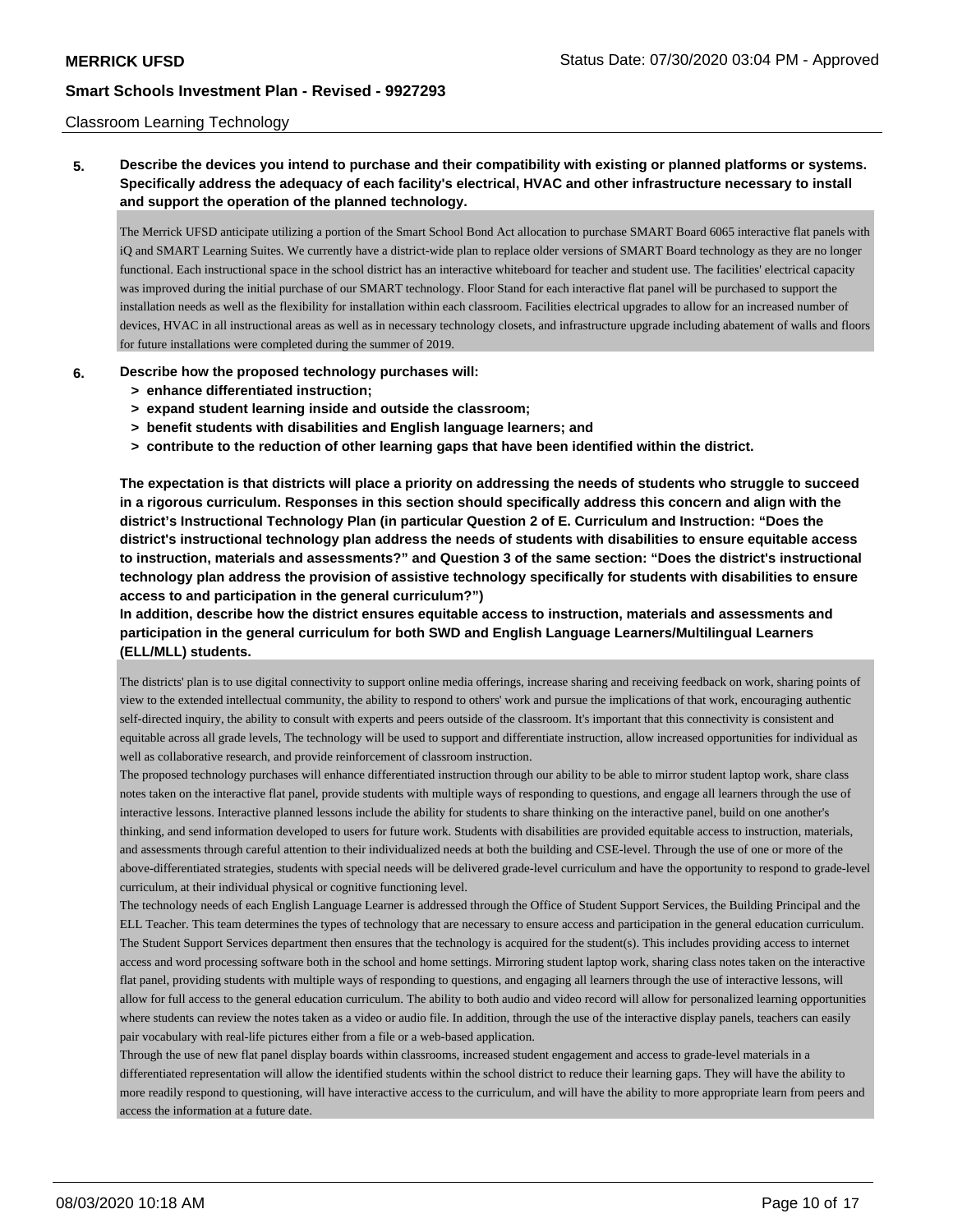## Classroom Learning Technology

# **7. Where appropriate, describe how the proposed technology purchases will enhance ongoing communication with parents and other stakeholders and help the district facilitate technology-based regional partnerships, including distance learning and other efforts.**

Classroom teachers with updated technology have investigated the use of Skype and Zoom to connect their classroom virtually to other classrooms in the school district, with neighboring school districts, as well as with school districts throughout the United States. These distant learning opportunities have allowed for virtual book talks and sharing of ideas in current events. Our new social studies and science curriculum allows for virtual field trips as well as virtual web-based discussions with professionals in unique fields that students do not have access to (astronauts, marine biologists, etc). This new technology will allow for increased access to these opportunities.

**8. Describe the district's plan to provide professional development to ensure that administrators, teachers and staff can employ the technology purchased to enhance instruction successfully.**

**Note: This response should be aligned and expanded upon in accordance with your district's response to Question 1 of F. Professional Development of your Instructional Technology Plan: "Please provide a summary of professional development offered to teachers and staff, for the time period covered by this plan, to support technology to enhance teaching and learning. Please include topics, audience and method of delivery within your summary."**

The list of courses below is offered in-district to faculty in various forms (instructor embedded in the classroom, instructor-led class, and online courses). We also subscribe to Nassau BOCES Model Schools which is utilized for a portion of the list below:

- Interactive Flat Panel Display Basics (SMART Board ) and More Introduction to Interactive White Board Technology and Smart Notebook, how to create interactive lessons and how to integrate this technology into your current teaching practices to boost collaboration in the classroom.
- Interactive Flat Panel Display (SMART Board) I This workshop includes planning and explores a comprehensive collection of strategies, plans, and documents that help deliver consistent, high-quality lessons.
- Interactive Flat Panel Display II (SMART Board) II This workshop builds on SMART Board I includes planning and explores a comprehensive collection of strategies, plans, and documents that help deliver consistent, high-quality lessons.
- Using Interactive Flat Panel Display in Language Arts, Social Studies, Math, Science & Technology

Professional development in this area is tiered, providing administrators, teachers and teaching assistants the opportunity to learn based on their current level of comfort or functioning with integrative flat panel boards. the professional development opportunities are directly connected to their classroom instruction and at times takes place in the classroom, involving student participants.

- **9. Districts must contact one of the SUNY/CUNY teacher preparation programs listed on the document on the left side of the page that supplies the largest number of the district's new teachers to request advice on innovative uses and best practices at the intersection of pedagogy and educational technology.**
	- $\boxtimes$  By checking this box, you certify that you have contacted the SUNY/CUNY teacher preparation program that supplies the largest number of your new teachers to request advice on these issues.

#### **9a. Please enter the name of the SUNY or CUNY Institution that you contacted.**

Queens College City University of New York

**9b. Enter the primary Institution phone number.**

646.664.8151

**9c. Enter the name of the contact person with whom you consulted and/or will be collaborating with on innovative uses of technology and best practices.**

Michelle C. Fraboni, Ed.D.

**10. To ensure the sustainability of technology purchases made with Smart Schools funds, districts must demonstrate a long-term plan to maintain and replace technology purchases supported by Smart Schools Bond Act funds. This sustainability plan shall demonstrate a district's capacity to support recurring costs of use that are ineligible for Smart Schools Bond Act funding such as device maintenance, technical support, Internet and wireless fees, maintenance of hotspots, staff professional development, building maintenance and the replacement of incidental items. Further, such a sustainability plan shall include a long-term plan for the replacement of purchased devices and equipment at the end of their useful life with other funding sources.**

By checking this box, you certify that the district has a sustainability plan as described above.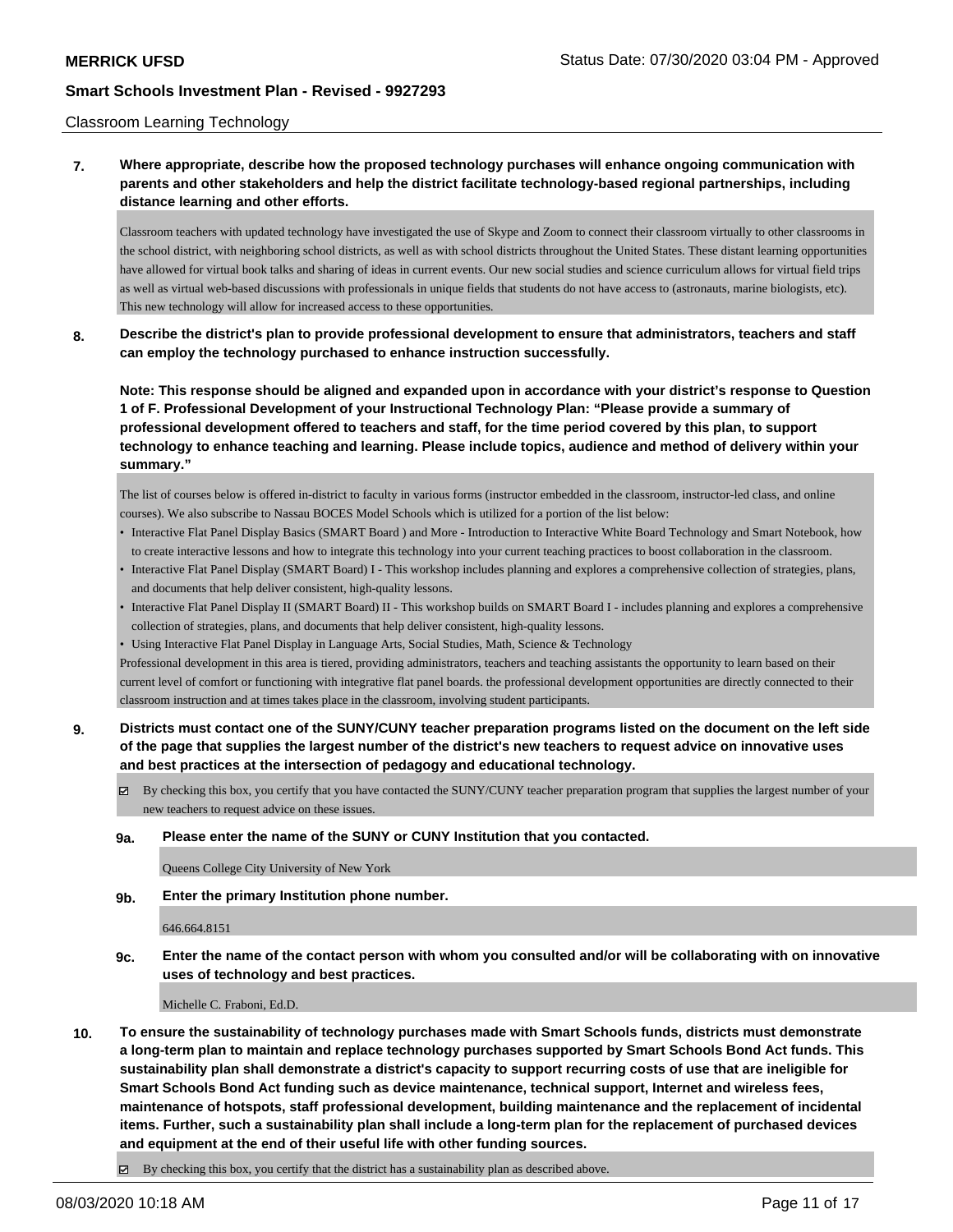Classroom Learning Technology

**11. Districts must ensure that devices purchased with Smart Schools Bond funds will be distributed, prepared for use, maintained and supported appropriately. Districts must maintain detailed device inventories in accordance with generally accepted accounting principles.**

By checking this box, you certify that the district has a distribution and inventory management plan and system in place.

**12. Please detail the type, quantity, per unit cost and total cost of the eligible items under each sub-category.**

| Select the allowable expenditure<br>type.<br>Repeat to add another item under<br>each type. | I Item to be Purchased                             | Quantity | Cost per Item | <b>Total Cost</b> |
|---------------------------------------------------------------------------------------------|----------------------------------------------------|----------|---------------|-------------------|
| Interactive Whiteboards                                                                     | SMART Board 6065 interactive flat<br>panel with iQ | 34       | 6,076.00      | 206,584.00        |
|                                                                                             |                                                    | 34       | 6,076.00      | 206,584           |

# **13. Final 2014-15 BEDS Enrollment to calculate Nonpublic Sharing Requirement (no changes allowed.)**

|            | l Public Enrollment | Nonpublic Enrollment | <b>Total Enrollment</b> | Nonpublic<br>l Percentage |
|------------|---------------------|----------------------|-------------------------|---------------------------|
| Enrollment | .482                | 58                   | 1,540.00                | 3.77                      |

# **14. If you are submitting an allocation for Classroom Learning Technology complete this table.**

|                          | Public School Sub-Allocation | <b>Estimated Nonpublic Loan</b><br>Amount<br>(Based on Percentage Above) | Estimated Total Public and<br>Nonpublic Sub-Allocation |
|--------------------------|------------------------------|--------------------------------------------------------------------------|--------------------------------------------------------|
| Interactive Whiteboards  | 206,584.00                   | 8,084.93                                                                 | 214,668.93                                             |
| <b>Computer Servers</b>  | (No Response)                | 0.00                                                                     | 0.00                                                   |
| <b>Desktop Computers</b> | (No Response)                | 0.00                                                                     | 0.00                                                   |
| <b>Laptop Computers</b>  | (No Response)                | 0.00                                                                     | 0.00                                                   |
| <b>Tablet Computers</b>  | (No Response)                | 0.00                                                                     | 0.00                                                   |
| <b>Other Costs</b>       | (No Response)                | 0.00                                                                     | 0.00                                                   |
| Totals:                  | 206,584.00                   | 8,085                                                                    | 214,669                                                |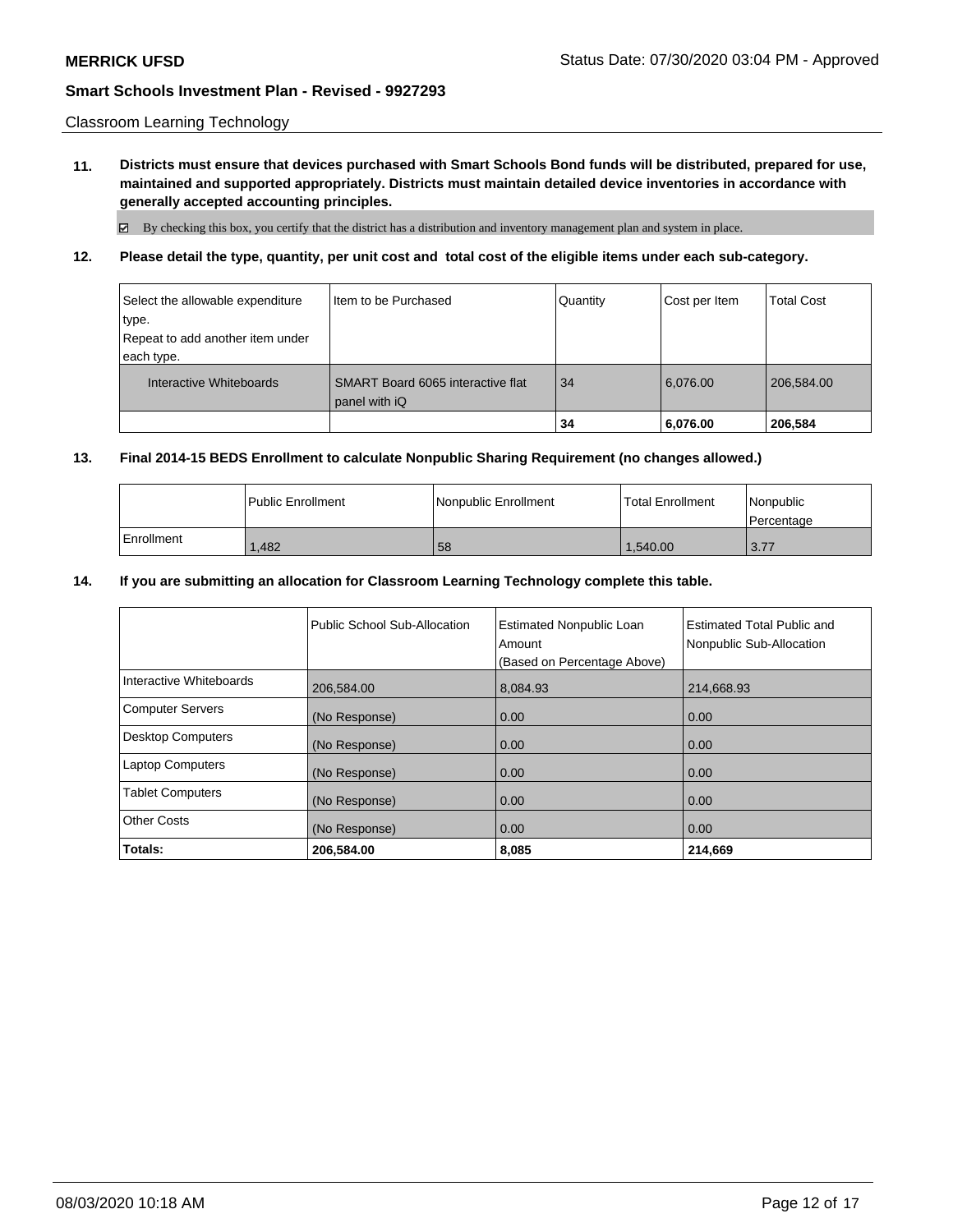### Pre-Kindergarten Classrooms

**1. Provide information regarding how and where the district is currently serving pre-kindergarten students and justify the need for additional space with enrollment projections over 3 years.**

(No Response)

- **2. Describe the district's plan to construct, enhance or modernize education facilities to accommodate prekindergarten programs. Such plans must include:**
	- **Specific descriptions of what the district intends to do to each space;**
	- **An affirmation that new pre-kindergarten classrooms will contain a minimum of 900 square feet per classroom;**
	- **The number of classrooms involved;**
	- **The approximate construction costs per classroom; and**
	- **Confirmation that the space is district-owned or has a long-term lease that exceeds the probable useful life of the improvements.**

(No Response)

**3. Smart Schools Bond Act funds may only be used for capital construction costs. Describe the type and amount of additional funds that will be required to support ineligible ongoing costs (e.g. instruction, supplies) associated with any additional pre-kindergarten classrooms that the district plans to add.**

(No Response)

**4. All plans and specifications for the erection, repair, enlargement or remodeling of school buildings in any public school district in the State must be reviewed and approved by the Commissioner. Districts that plan capital projects using their Smart Schools Bond Act funds will undergo a Preliminary Review Process by the Office of Facilities Planning.**

**Please indicate on a separate row each project number given to you by the Office of Facilities Planning.**

| Project Number |  |
|----------------|--|
| (No Response)  |  |
|                |  |

**5. Please detail the type, quantity, per unit cost and total cost of the eligible items under each sub-category.**

| Select the allowable expenditure | Item to be purchased | Quantity      | Cost per Item | <b>Total Cost</b> |
|----------------------------------|----------------------|---------------|---------------|-------------------|
| type.                            |                      |               |               |                   |
| Repeat to add another item under |                      |               |               |                   |
| each type.                       |                      |               |               |                   |
| (No Response)                    | (No Response)        | (No Response) | (No Response) | 0.00              |
|                                  |                      | υ             | 0.00          |                   |

**6. If you have made an allocation for Pre-Kindergarten Classrooms, complete this table. Note that the calculated Total at the bottom of the table must equal the Total allocation for this category that you entered in the SSIP Overview overall budget.**

|                                          | Sub-Allocation |
|------------------------------------------|----------------|
| Construct Pre-K Classrooms               | (No Response)  |
| Enhance/Modernize Educational Facilities | (No Response)  |
| <b>Other Costs</b>                       | (No Response)  |
| Totals:                                  | 0.00           |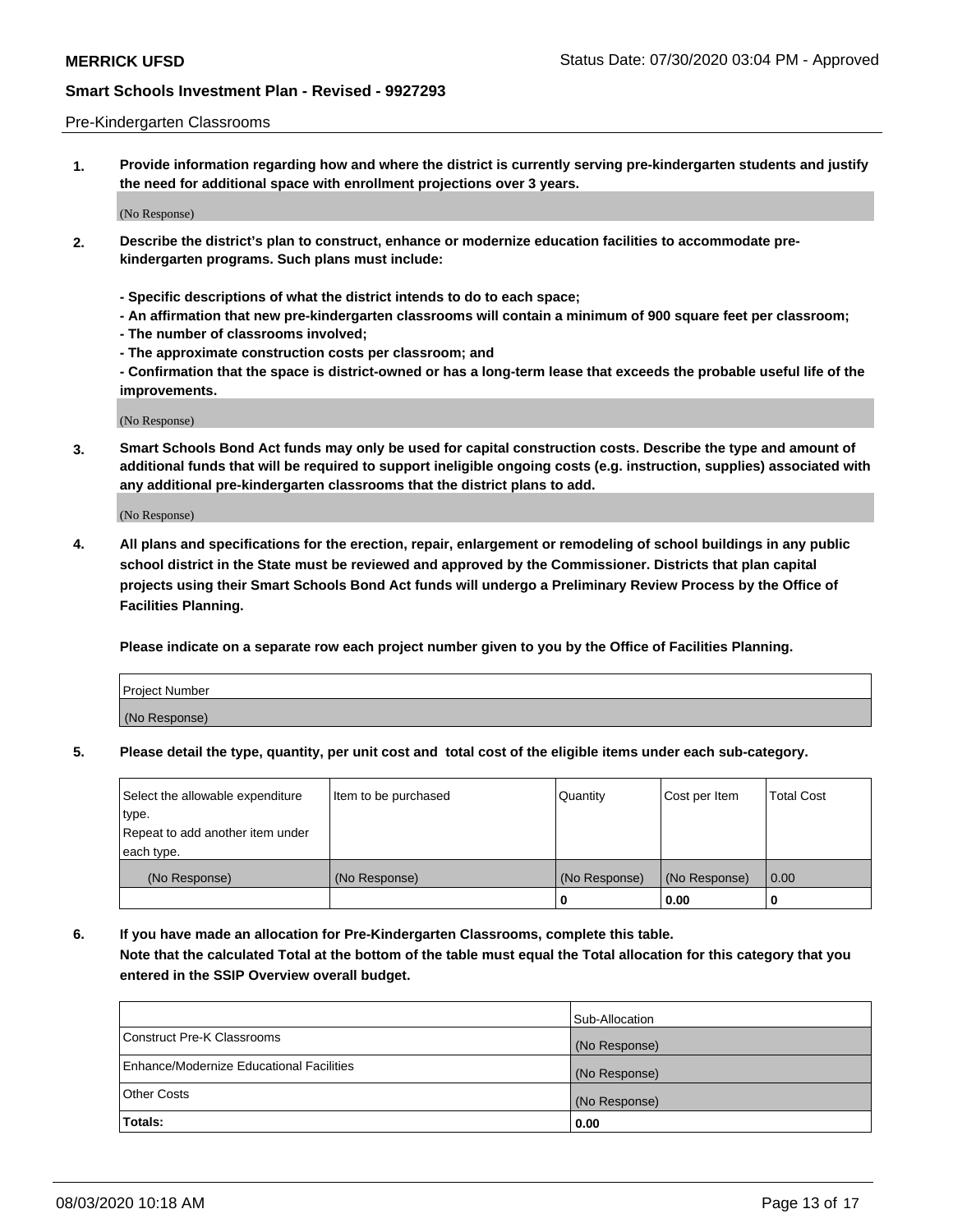Replace Transportable Classrooms

**1. Describe the district's plan to construct, enhance or modernize education facilities to provide high-quality instructional space by replacing transportable classrooms.**

(No Response)

**2. All plans and specifications for the erection, repair, enlargement or remodeling of school buildings in any public school district in the State must be reviewed and approved by the Commissioner. Districts that plan capital projects using their Smart Schools Bond Act funds will undergo a Preliminary Review Process by the Office of Facilities Planning.**

**Please indicate on a separate row each project number given to you by the Office of Facilities Planning.**

| Project Number |  |
|----------------|--|
|                |  |
|                |  |
|                |  |
|                |  |
| (No Response)  |  |
|                |  |
|                |  |
|                |  |

**3. For large projects that seek to blend Smart Schools Bond Act dollars with other funds, please note that Smart Schools Bond Act funds can be allocated on a pro rata basis depending on the number of new classrooms built that directly replace transportable classroom units.**

**If a district seeks to blend Smart Schools Bond Act dollars with other funds describe below what other funds are being used and what portion of the money will be Smart Schools Bond Act funds.**

(No Response)

**4. Please detail the type, quantity, per unit cost and total cost of the eligible items under each sub-category.**

| Select the allowable expenditure | Item to be purchased | Quantity      | Cost per Item | Total Cost |
|----------------------------------|----------------------|---------------|---------------|------------|
| ∣type.                           |                      |               |               |            |
| Repeat to add another item under |                      |               |               |            |
| each type.                       |                      |               |               |            |
| (No Response)                    | (No Response)        | (No Response) | (No Response) | 0.00       |
|                                  |                      | u             | 0.00          |            |

**5. If you have made an allocation for Replace Transportable Classrooms, complete this table. Note that the calculated Total at the bottom of the table must equal the Total allocation for this category that you entered in the SSIP Overview overall budget.**

|                                                | Sub-Allocation |
|------------------------------------------------|----------------|
| Construct New Instructional Space              | (No Response)  |
| Enhance/Modernize Existing Instructional Space | (No Response)  |
| <b>Other Costs</b>                             | (No Response)  |
| Totals:                                        | 0.00           |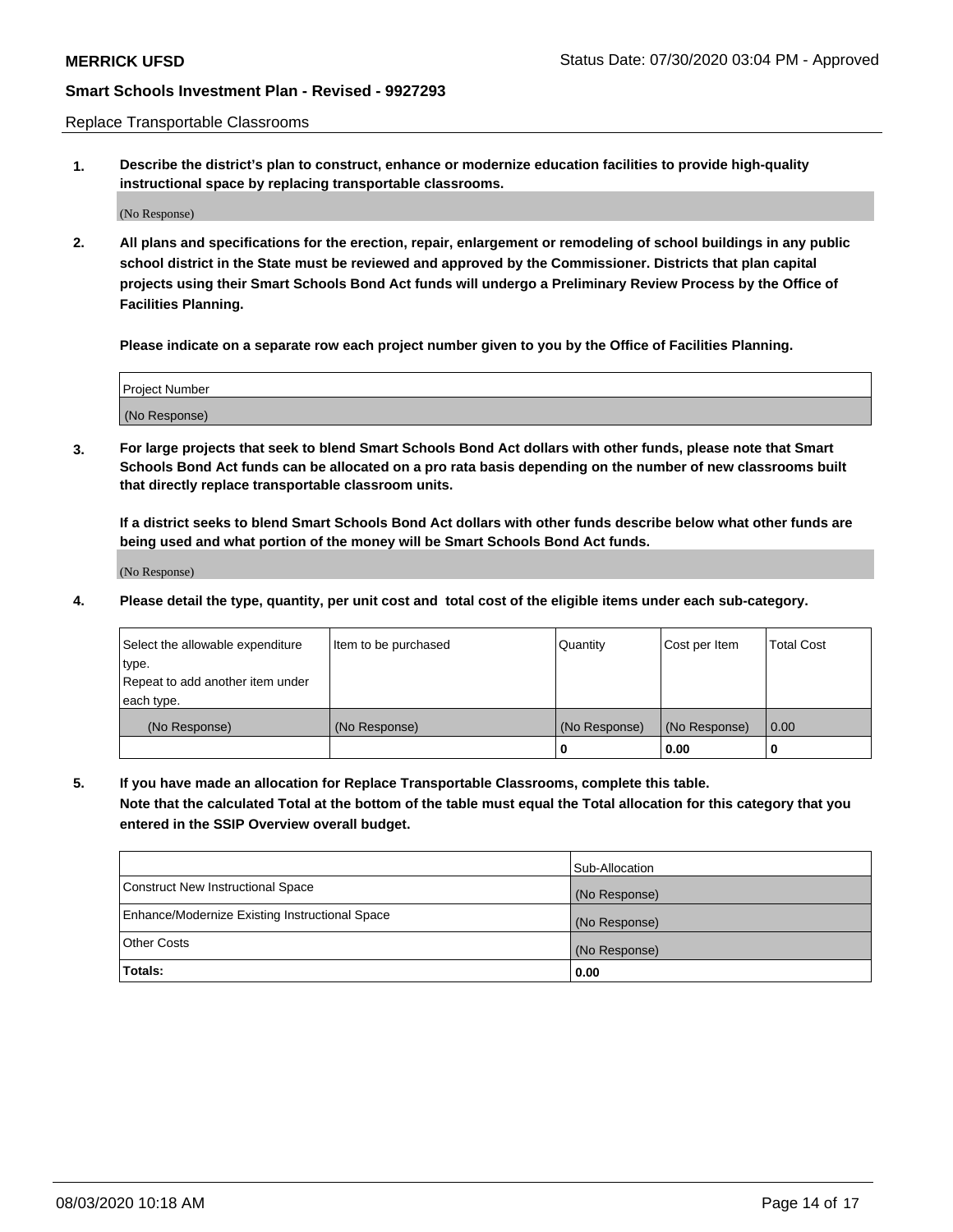High-Tech Security Features

**1. Describe how you intend to use Smart Schools Bond Act funds to install high-tech security features in school buildings and on school campuses.**

(No Response)

**2. All plans and specifications for the erection, repair, enlargement or remodeling of school buildings in any public school district in the State must be reviewed and approved by the Commissioner. Smart Schools plans with any expenditures in the High-Tech Security category require a project number from the Office of Facilities Planning. Districts must submit an SSBA LOI and receive project numbers prior to submitting the SSIP. As indicated on the LOI, some projects may be eligible for a streamlined review and will not require a building permit. Please indicate on a separate row each project number given to you by the Office of Facilities Planning.**

| <b>Project Number</b> |  |
|-----------------------|--|
| (No Response)         |  |

- **3. Was your project deemed eligible for streamlined Review?**
	- Yes
	- $\hfill \square$  No
- **4. Include the name and license number of the architect or engineer of record.**

| Name          | License Number |
|---------------|----------------|
| (No Response) | (No Response)  |

**5. Please detail the type, quantity, per unit cost and total cost of the eligible items under each sub-category.**

| Select the allowable expenditure | Item to be purchased | Quantity      | Cost per Item | <b>Total Cost</b> |
|----------------------------------|----------------------|---------------|---------------|-------------------|
| 'type.                           |                      |               |               |                   |
| Repeat to add another item under |                      |               |               |                   |
| each type.                       |                      |               |               |                   |
| (No Response)                    | (No Response)        | (No Response) | (No Response) | 0.00              |
|                                  |                      | U             | 0.00          |                   |

**6. If you have made an allocation for High-Tech Security Features, complete this table.**

**Enter each Sub-category Public Allocation based on the the expenditures listed in Table #5.**

|                                                      | Sub-Allocation |
|------------------------------------------------------|----------------|
| Capital-Intensive Security Project (Standard Review) | (No Response)  |
| <b>Electronic Security System</b>                    | (No Response)  |
| <b>Entry Control System</b>                          | (No Response)  |
| Approved Door Hardening Project                      | (No Response)  |
| <b>Other Costs</b>                                   | (No Response)  |
| Totals:                                              | 0.00           |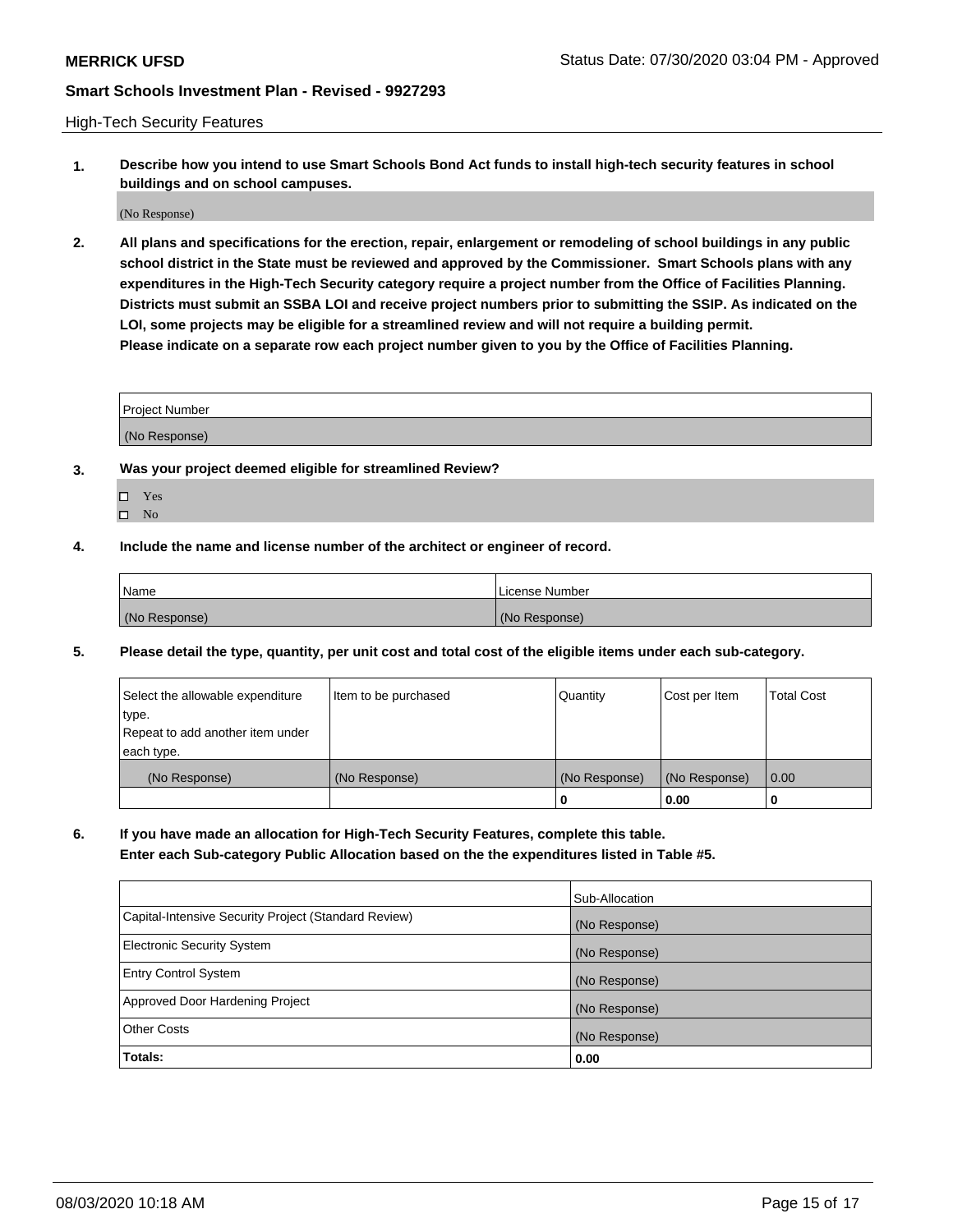Non-Public Schools

**1. Describe your plan to utilize SSBA funds to purchase devices and loan to the nonpublic schools within your district. Please specify what devices have been requested by the nonpublic schools. If the nonpublic schools have not finalized requests, the district should provide the date nonpublic schools will submit the request by.**

The school district will set aside funds for the purchase of laptops, document cameras, and interactive display panels to be purchased for the nonpublic school as described in the request below in section 7. This request was made during the 2018-2019 school year. Once funds are available this request will be met before the end of the school year.

**2. A final Smart Schools Investment Plan cannot be approved until school authorities have adopted regulations specifying the date by which requests from nonpublic schools for the purchase and loan of Smart Schools Bond Act classroom technology must be received by the district.**

By checking this box, you certify that you have such a plan and associated regulations in place that have been made public.

**2a. Please enter the date each year nonpublic schools must request loanable items from the school district. This date cannot be earlier than June 1 of the previous school year.**

June 1 of previous year

## **3. Final 2014-15 BEDS Enrollment to calculate Nonpublic Sharing Requirement (no changes allowed.)**

|            | <b>Public Enrollment</b> | l Nonpublic Enrollment | <b>Total Enrollment</b> | I Nonpublic Percentage |
|------------|--------------------------|------------------------|-------------------------|------------------------|
| Enrollment | .482                     | 58                     | .540.00                 | 277<br>3.11            |

## **4. Nonpublic Loan Calculator**

|                                                          | Loanable            | Loanable   | Additional       | Estimated | Previously | Cumulative | <b>Final Per</b> | l Final Total |
|----------------------------------------------------------|---------------------|------------|------------------|-----------|------------|------------|------------------|---------------|
|                                                          | School              | Classroom  | Nonpublic        | Per Pupil | Approved   | Per Pupil  | Pupil Loan       | l Loan        |
|                                                          | <b>Connectivity</b> | Technology | Loan             | Amount -  | Per Pupil  | ∣Loan      | Amount -         | l Amount -    |
|                                                          |                     |            | (Optional)       | This Plan | Amount(s)  | Amount     | This Plan        | This Plan     |
| Required Nonpublic<br>Loan                               | 165.644.56          | 214.668.93 |                  | 246.96    | 0.00       | 246.96     | 246.96           | 14,323.50     |
| Final Adjusted Loan<br>I - (If additional loan<br>funds) | 165.644.56          | 214.668.93 | (No<br>Response) | 246.96    | 0.00       | 246.96     | 246.96           | 14,323.50     |

## **5. Nonpublic Share**

|                                          | Final Per Pupil Amount | Final Nonpublic Loan Amount |  |
|------------------------------------------|------------------------|-----------------------------|--|
| Pending and Previously<br>Approved Plans | 0.00                   | 0.00                        |  |
| This Plan                                | 246.96                 | 14,323.50                   |  |
| Total                                    | 246.96                 | 14,323.50                   |  |

### **6. Distribution of Nonpublic Loan Amount by School**

| Nonpublic School Name     | l 2018-19 K-12 Enrollment | Special Ed School? If Yes, not eligible |
|---------------------------|---------------------------|-----------------------------------------|
| I GRACE CHRISTIAN ACADEMY | 160                       | -No                                     |
| I MEROKEE DAY SCHOOL      |                           | <b>No</b>                               |

**7. Please detail the type, quantity and per unit cost of the eligible items under each sub-category.**